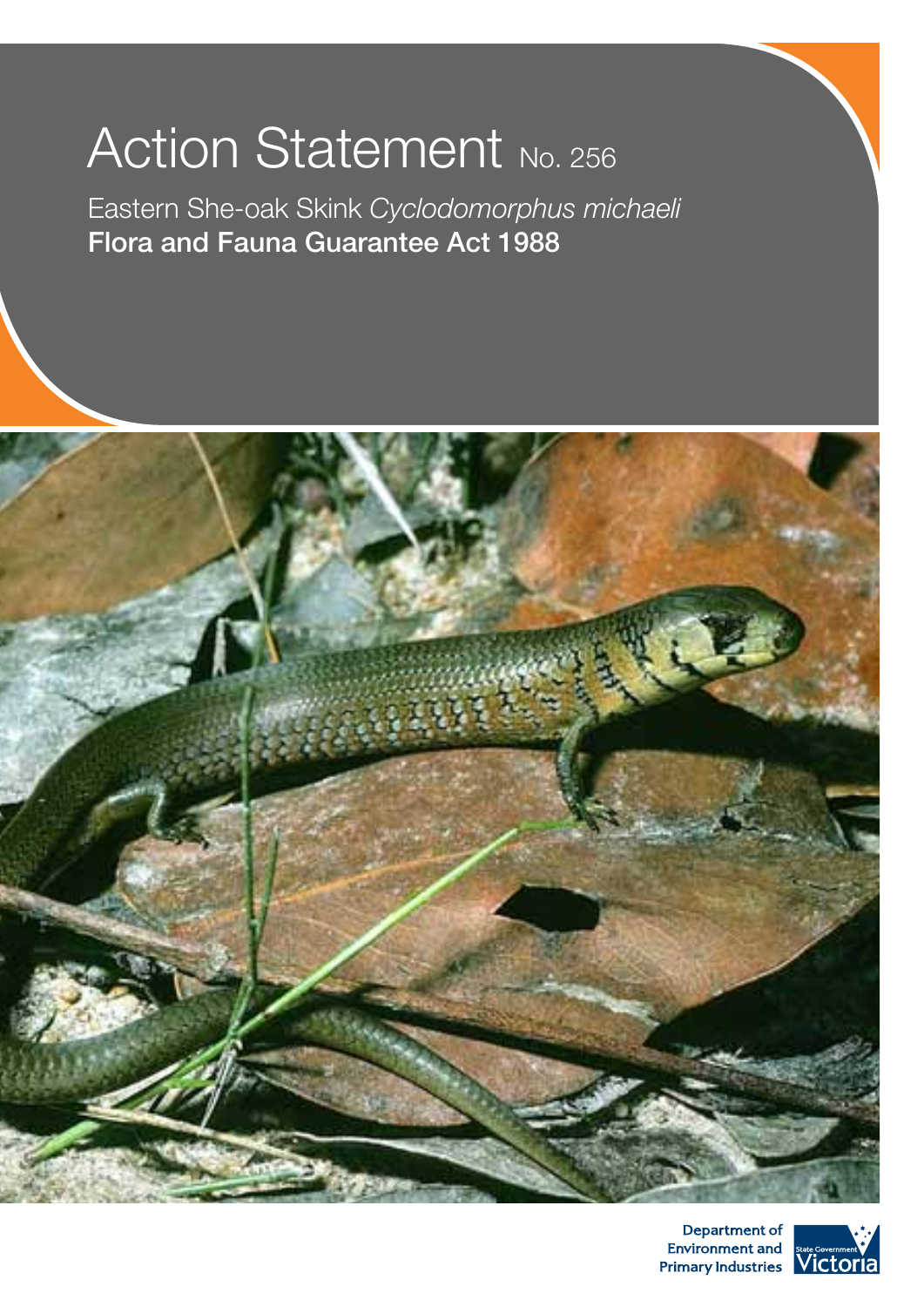© The State of Victoria Department of Environment and Primary Industries 2014



This work is licensed under a Creative Commons Attribution 3.0 Australia licence. You are free to re-use the work under that licence, on the condition that you credit the State of Victoria as author. The licence does not apply to any images, photographs or branding, including the Victorian Coat of Arms, the Victorian Government logo and the Department of Environment and Primary Industries logo. To view a copy of this licence, visit http://creativecommons.org/licenses/by/3.0/au/deed.en

Cover photo: Peter Robertson

ISBN 978-1-74146-082-7 (pdf)

#### Accessibility

If you would like to receive this publication in an alternative format, please telephone the DEPI Customer Service Centre on 136186, email customer.service@depi.vic.gov.au via the National Relay Service on 133 677 www.relayservice.com.au. This document is also available on the internet at www.depi.vic.gov.au

#### Disclaimer

This publication may be of assistance to you but the State of Victoria and its employees do not guarantee that the publication is without flaw of any kind or is wholly appropriate for your particular purposes and therefore disclaims all liability for any error, loss or other consequence which may arise from you relying on any information in this publication.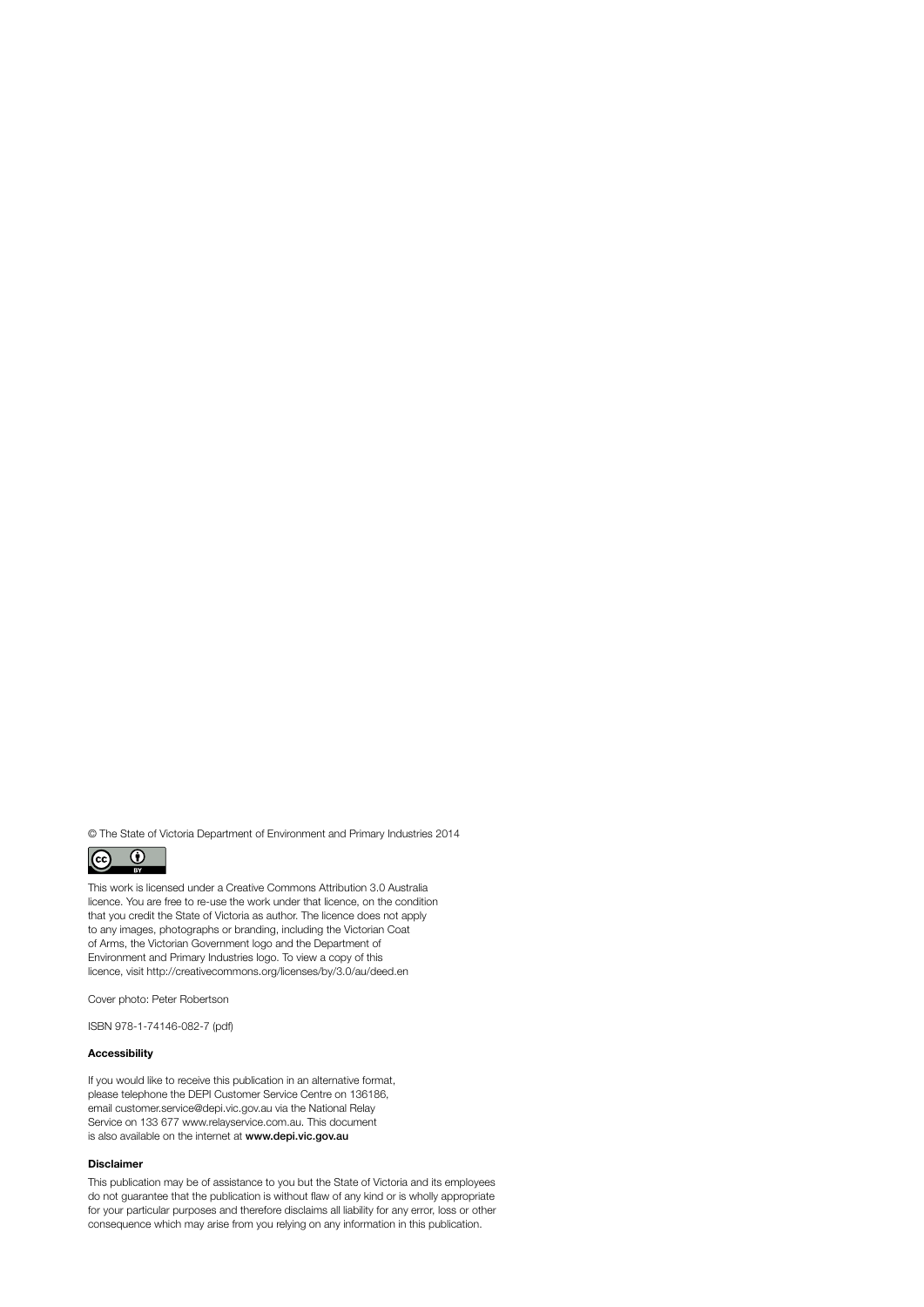# Eastern She-oak Skink *Cyclodomorphus michaeli*

### **Description**

The Eastern (or Mainland) She-oak Skink *Cyclodomorphus michaeli* (Wells and Wellington 1985) is a member of the family Scincidae (skinks). It is a large and slender skink with smooth body scales, short limbs and a relatively long tail (90-120% of the snout-vent length) and obvious ear openings. Each limb has five fingers or toes, with the third toe slightly longer than the fourth (Wells 2007). The Eastern She-oak Skink is typically pale or dark brown, olive or reddish, while its flanks are paler. The ventral surface is usually a paler shade of the main body colour. It also has an obscure pattern produced by scales with dark posterior or lateral margins, tending to the transverse or longitudinal from nape to tail tip. There is a broad dark vertical bar from the eye to the lower lips and the snout tip is usually dark. Such patterning is usually more pronounced in juveniles. Mean adult snout-vent length (SVL) is in the range 130-174 mm (Cogger 2000; Wilson and Swan 2013). A detailed summary of the variation in colouration and pattern in this lizard (and its congeners) is provided by Shea (1995) and

Wells and Wellington (1985).

#### **Distribution**

 The Eastern She-oak Skink is patchily distributed along the eastern Australian seaboard between East Gippsland in Victoria and New England, NSW, although there is an isolated population in the Blue Mountains, NSW (Department of Environment and Primary Industries, 2014; NSW Department of Environment and Heritage 2012; Shea 1995).

In Victoria, the Eastern She-oak Skink appears to be restricted to East Gippsland east of Orbost. Most of the records for this lizard were sourced from public land; there are several records for the Croajingolong National Park (Croajingolong Biosphere Reserve) and scattered records from State Forest (Drummer, Wingan, Merremingger, Tamboon State Forests).



#### **Habitat**

The Eastern She-oak Skink is found in a variety of habitats, from edges and clearings in sclerophyll forests to sandy coastal heaths and dense tussocks bordering wetlands (Lindenmayer *et al.* 2008; Sass ; Schulz and Magarey 2012; Wilson and Swan 2013). It appears to prefer areas where ground cover is dominated by grass tussocks, and it shelters in these tussocks as well as beneath leaf-litter, logs and discarded rubbish (Lindenmayer *et al.* 2002; Shea 2004). There appears to be much overlap in the lizard's preferred habitat with that of the threatened Ground Parrot (*Pezoporus wallicus*).

# Life history and ecology

Little is known of the biology of the Eastern She-oak Skink. It is secretive and rarely observed, reflected in relatively few records (and specimens). While it is reported as drawing heat from other objects in its environment, and is largely active during dusk and dawn (Wells 2007), the species is known to bask and is likely to be active during the day (P. Robertson, Wildlife Profiles Pty Ltd, pers. comm; Shea 1995).

Eastern She-oak Skinks give birth to live young (viviparous). Mating probably occurs in late winter or early spring, ovulation probably occurs in mid-late spring followed by gestation of 2-3 months before the birth of young in midsummer. Different litter sizes have been reported, from 4-19 (Shea 1995), although about six young is most likely (Wells 2007).

No information on diet is available for this lizard, but it is likely to be similar to that of other similar-sized or related skink taxa: food is taken opportunistically and dominated by animal matter, primarily arthropods, with some vegetable matter also ingested (Brown 1991; Greer 1989).



*Eastern She-oak Skink (Peter Robertson) Distribution in Victoria (Victorian Biodiversity Atlas DEPI 2014)*

1 'VBA\_FAUNA25', June 2014 © The State of Victoria, Department of Environment and Primary Industries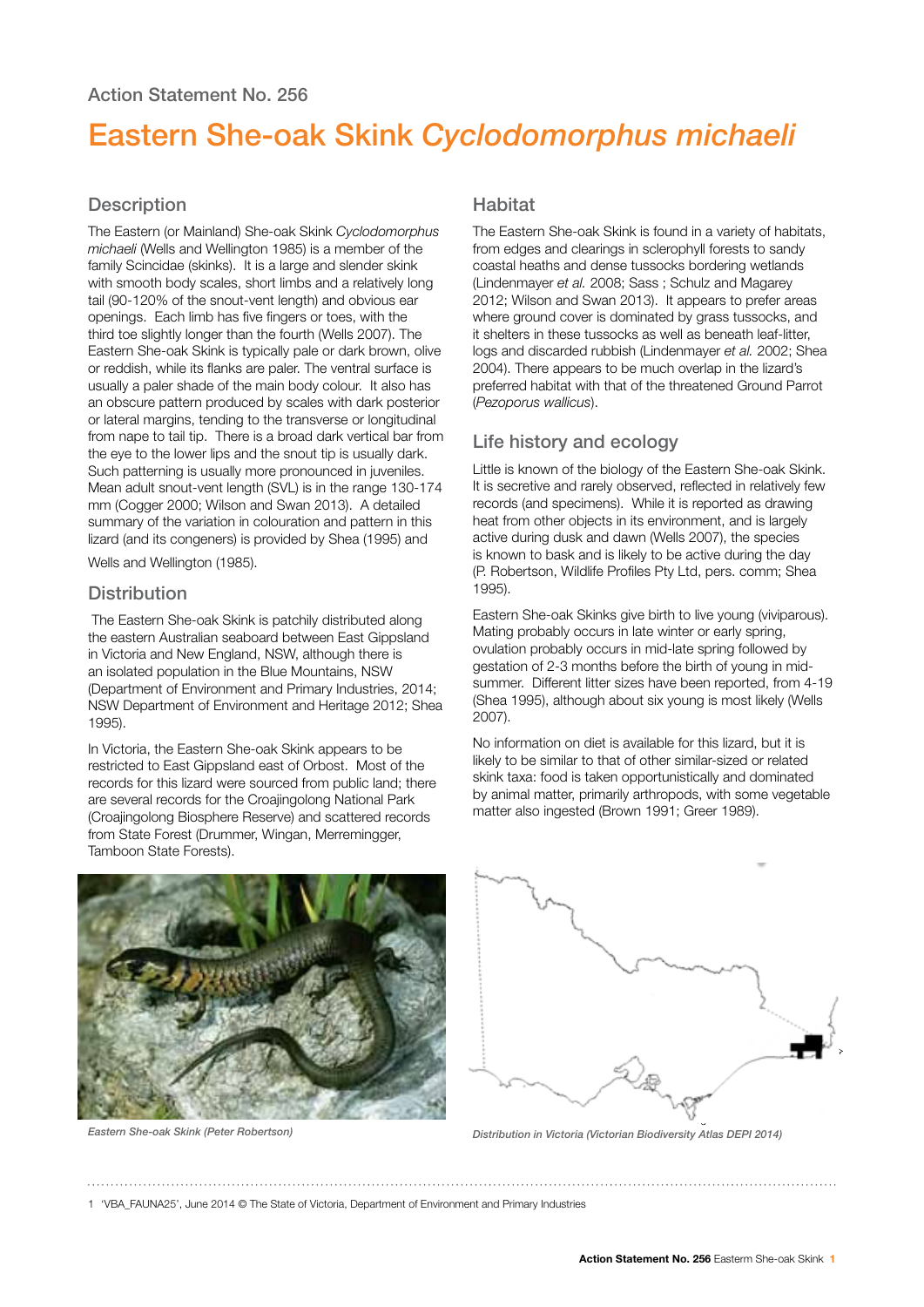# Conservation status

#### National conservation status

The Eastern She-oak Skink (*Cyclodomorphus michaeli*) is not listed as threatened under the *Commonwealth Environment Protection and Biodiversity Conservation Act 1999*.

#### Victorian conservation status

The Eastern She-oak Skink (*Cyclodomorphus michaeli*) is listed as threatened under the *Flora and Fauna Guarantee Act 1988*.

The Eastern She-oak Skink (*Cyclodomorphus michaeli*) is considered Near Threatened in Victoria according to the Advisory List of Threatened Vertebrate Fauna in Victoria (Victorian Department of Sustainability and Environment 2013).

## **Threats**

Records of the Eastern She-oak Skink are relatively few in Victoria and NSW, and originate before 1993 and 2000, respectively (Department of Primary Industries, 2014; NSW Department of Environment and Heritage 2012). The status of Eastern She-oak Skink populations is not known as there have been no targeted surveys. Major threats to this lizard are likely to be habitat loss, fragmentation and degradation, predation, environmental weeds and climate change. Timber harvesting and associated activities, such as road construction and maintenance, may also be threats to the persistence of this lizard. Fire (both planned burns and bushfire) and fire management activities may also threaten the Eastern She-oak Skink.

These threats are likely to be causing a decline in its population status, though the impact of these threats on the status of the Eastern She-oak Skink either singly or in combination is unknown. This lack of information on the population status and the impacts of threats on the Eastern She-oak Skink means that there is little specific information to inform strategic responses and actions.

| <b>Standard threat</b>        | <b>Source of Threat</b>                   | <b>Explanation</b>                                                                                                                                                                                                                                                                                                                                                                                           |
|-------------------------------|-------------------------------------------|--------------------------------------------------------------------------------------------------------------------------------------------------------------------------------------------------------------------------------------------------------------------------------------------------------------------------------------------------------------------------------------------------------------|
| Carnivory                     | Animals – cats, dogs<br>and foxes         | Feral and domestic cats, along with other introduced predators, dogs<br>and foxes, have regularly been reported to injure small reptiles or take<br>them as prey (Barratt 1998; Brown and Triggs 1990; DEWHA 2008;<br>Dickman 1996; Lunney et al. 1990; May and Norton 1996; Read<br>and Bowen 2001; Shine and Koenig 2001; Triggs et al. 1984). Feral<br>carnivores may also prey on Eastern She-oak Skink. |
| Inappropriate fire<br>regimes | Fire - season or time<br>Fire - frequency | In NSW the Eastern She-oak Skink is found in forests that have<br>not recently been disturbed by fire (Lindenmayer et al. 2008). This<br>finding indicates that it may be many years after fire before habitat is<br>considered suitable for the Eastern She-oak Skink.                                                                                                                                      |
|                               |                                           | More research is required in Victoria to determine, how the Eastern<br>She-oak Skinks presence relates to habitat structure, a function of<br>successional stage.                                                                                                                                                                                                                                            |
|                               |                                           | The timing, frequency and intensity of planned burns needs to consider<br>the best available information on how fire impacts the Eastern She-oak<br>Skink (see intended management actions for further information).                                                                                                                                                                                         |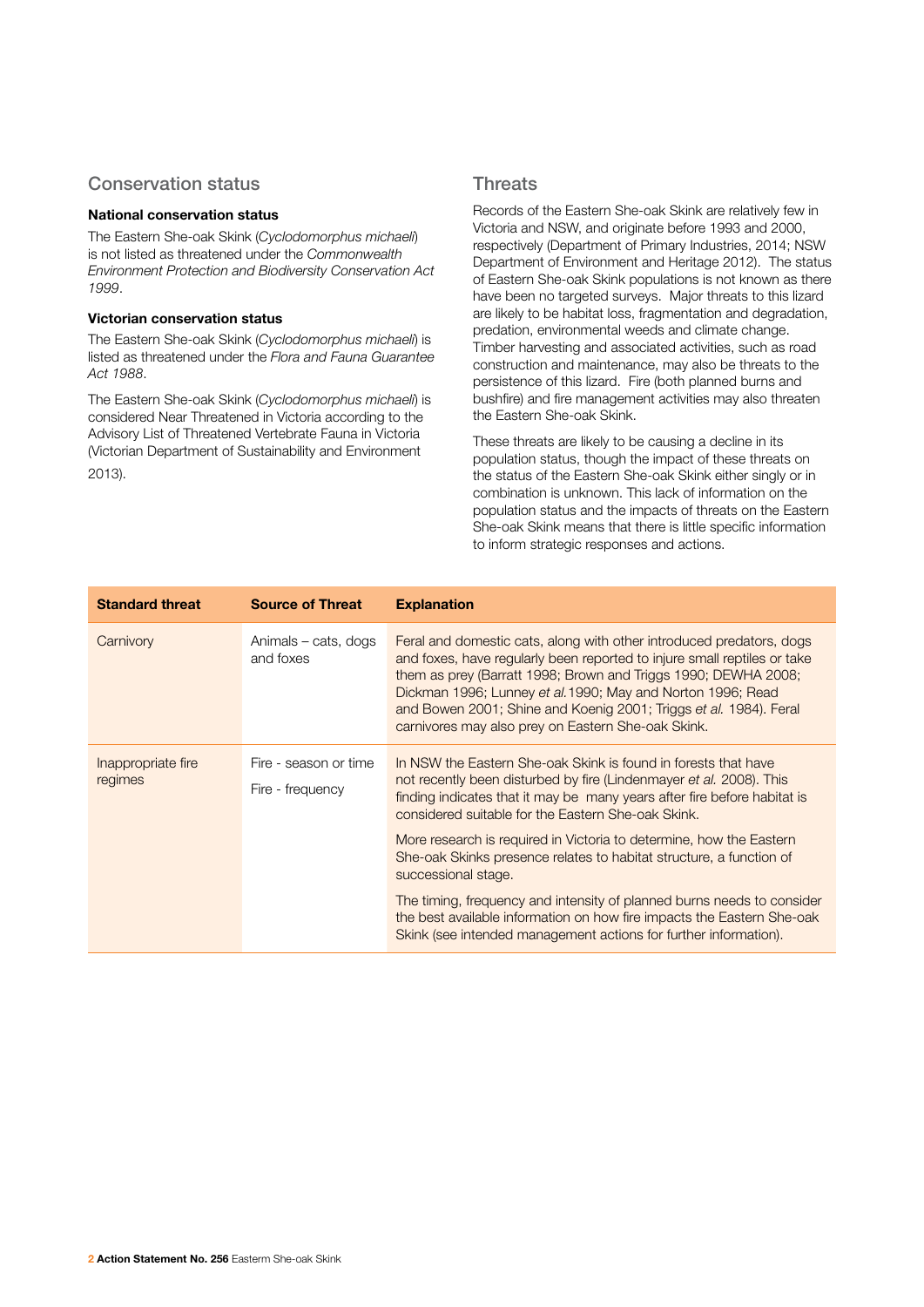| Loss of important<br>habitat features | Construction/<br>maintenance - fuel<br>breaks, road, rail or<br>utility | The construction or maintenance of fuel breaks (usually for fire<br>suppression), roads, tracks and timber harvesting have a potential<br>impact on the habitat of the Eastern She-oak Skink through the removal<br>or disturbance of surface vegetation, soil and debris.                                     |
|---------------------------------------|-------------------------------------------------------------------------|----------------------------------------------------------------------------------------------------------------------------------------------------------------------------------------------------------------------------------------------------------------------------------------------------------------|
|                                       | Timber harvesting                                                       | These actions may also have habitat fragmentation implications<br>because of the potential to disrupt the continuity of suitable habitat at<br>the local scale.                                                                                                                                                |
|                                       |                                                                         | Fuel breaks, roads, tracks and timber harvesting coups may also create<br>barriers to Eastern She-oak Skink dispersal, with consequences for<br>the genetic and demographic composition of a population. Roads may<br>facilitate the spread of predators.                                                      |
|                                       |                                                                         | The placement, construction and maintenance of fuel breaks, roads,<br>tracks and timber harvesting needs to consider the best available<br>information on the Eastern She-oak Skink (see intended management<br>actions for further information).                                                              |
| Loss of important<br>habitat features | Weather - climate<br>change                                             | The core distribution of the She-oak Skink is predicted to be reduced<br>by ~77% under a scenario for Tiliqua casuarinae of +3o C and -10%<br>rainfall across all months (Brereton et al. 1995), although this modelling<br>was conducted on a single taxon that has since been split into several<br>species. |
|                                       |                                                                         | The extinction risks to lizards through climate change are predicted to<br>be substantial in coming decades; lizards cannot evolve rapidly enough<br>to track current climate change because of constraints arising from the<br>'genetic architecture of thermal preference' (Sinervo et al. 2010).            |

# Important populations

The Eastern She-oak Skink is historically known to occur in the following locations in East Gippsland. However, important Eastern She-oak Skink populations and habitat in Victoria are yet to be identified. The intended management actions address the lack of knowledge about important populations, habitat and threats.

| Location name                              | Land manager   | <b>Catchment</b>       | <b>Bioregion</b>        |
|--------------------------------------------|----------------|------------------------|-------------------------|
| <b>Croajingolong National</b><br>Park      | Parks Victoria | <b>FAST GIPPSI AND</b> | East Gippsland Lowlands |
| <b>Merremingger State</b><br><b>Forest</b> | <b>DEPI</b>    | <b>EAST GIPPSLAND</b>  | East Gippsland Lowlands |
| <b>Drummer State Forest</b>                | <b>DFPI</b>    | <b>EAST GIPPSLAND</b>  | East Gippsland Lowlands |
| <b>Wingan State Forest</b>                 | <b>DEPI</b>    | <b>EAST GIPPSLAND</b>  | East Gippsland Lowlands |
| <b>Tamboon State Forest</b>                | <b>DFPI</b>    | <b>EAST GIPPSLAND</b>  | East Gippsland Lowlands |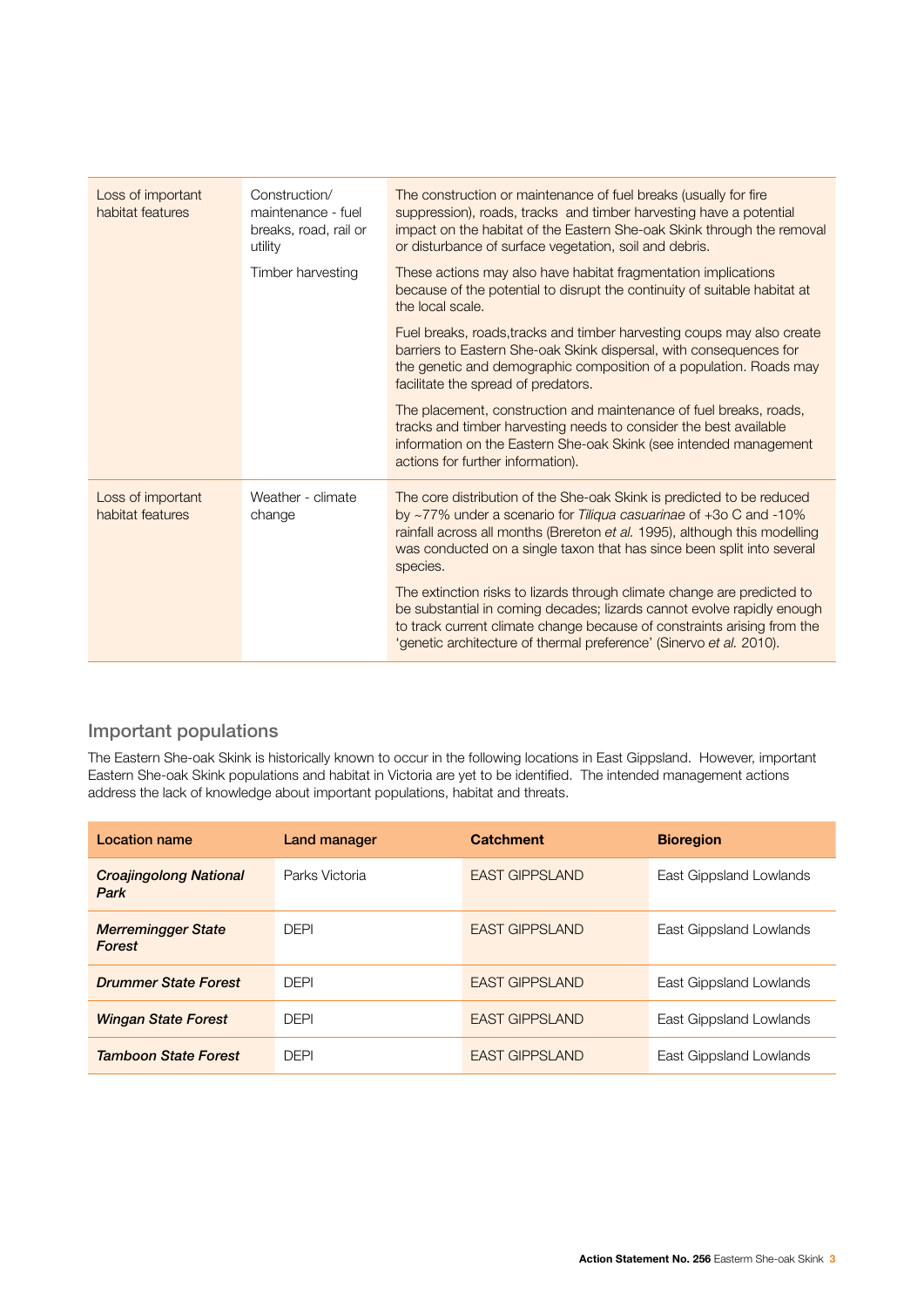# Past management actions

There have been no targeted management actions for the Eastern She-oak Skink, although the lizard may have incidentally benefited from actions that have overlapped with its distribution. For example, general predator control.

| <b>Action</b> | <b>Result explanation</b>                                                                                                                                                                                                                                         |
|---------------|-------------------------------------------------------------------------------------------------------------------------------------------------------------------------------------------------------------------------------------------------------------------|
| Survey        | Feral carnivores are opportunistic predators of small vertebrates, including reptiles.<br>Regional-wide plans and projects that control introduced animals may help protect<br>the Eastern She-oak Skink. Examples of currently operating plans and projects are: |
|               | • the regional invasive plants and animals plan,                                                                                                                                                                                                                  |
|               | • the Southern Ark project which is implemented in East Gippsland by DEPI and<br>Parks Victoria to reduce the number of foxes and assist the recovery of native<br>wildlife, (www.dse.vic.gov.au/southernark).                                                    |

# Conservation objectives

#### Long term objective

The long-term conservation objective is to ensure the Eastern She-oak Skink can survive, flourish and retain its potential for evolutionary development in the wild.

#### Objectives of this Action Statement

- To increase knowledge of biology, ecology, threats and management requirements
- To secure populations or habitat from potentially incompatible land uses and/or reduce risk of catastrophic loss
- To maintain or improve condition of habitat and reduce threats to populations
- To maintain or increase community awareness and support

#### Intended management actions

To assist the conservation of the Eastern She-oak Skink, Department of Environment and Primary Industries (DEPI) will consider the following actions when developing regulation, investment strategies and ecological, fire and land management policies.

The intended management actions listed below are further elaborated in DEPI's Actions for Biodiversity Conservation (ABC) system. Detailed information about the actions and locations, including priorities, is held in this system and will be provided annually to land managers and other authorities.

| <b>Standard objective</b>                                                           | <b>Targets</b>                                                                                                                                                                                                                                              |                           |
|-------------------------------------------------------------------------------------|-------------------------------------------------------------------------------------------------------------------------------------------------------------------------------------------------------------------------------------------------------------|---------------------------|
| To increase knowledge of<br>biology, ecology, threat and<br>management requirements | Knowledge of the ecology of and threats to Eastern She-oak Skink increased<br>to understand distribution and population trends, and to identify and prioritise<br>management actions.                                                                       |                           |
| <b>Action</b>                                                                       | <b>Details</b>                                                                                                                                                                                                                                              | <b>Responsible agents</b> |
| <b>Conduct surveys to determine</b><br>abundance and distribution                   | Survey known habitat and potential habitat to determine<br>the abundance and distribution of the Eastern She-oak<br>Skink.                                                                                                                                  | <b>DEPI</b>               |
| <b>Map populations</b>                                                              | Generate a map of known and potential Eastern She-oak<br>Skink distribution to assist management.                                                                                                                                                           | <b>DEPI</b>               |
| <b>Identify core habitat</b>                                                        | Analyse the characteristics of known lizard habitat in order<br>to identify its core habitat and identify the occurrence of<br>this within the lizard's known and projected distribution. In<br>particular investigate the use of ground debris as habitat. | <b>DEPI</b>               |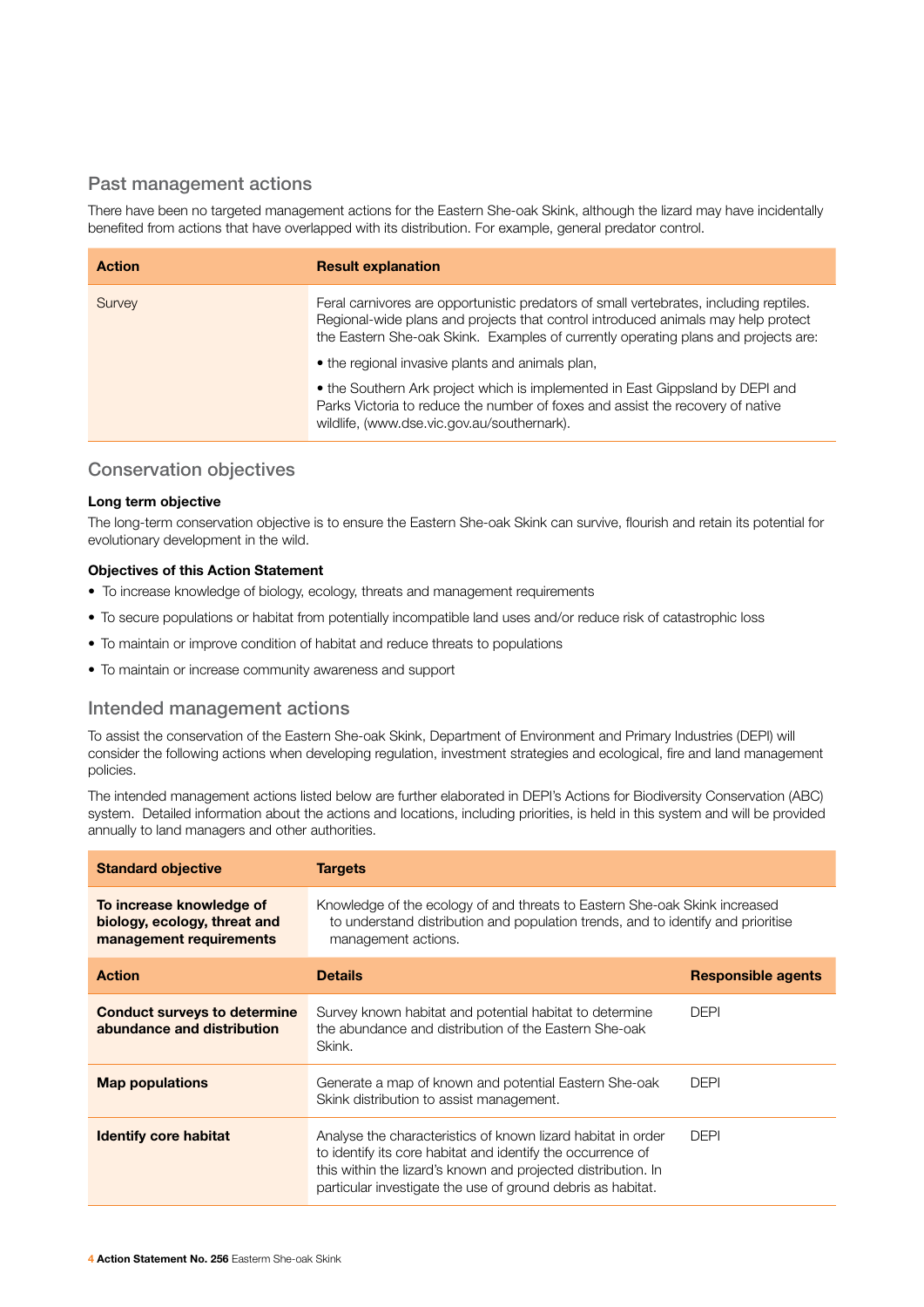| <b>Assess threats</b>                                                                                                         | Assess levels of likely threats to the Eastern She-oak Skink.<br>Determine land management priorities using information<br>in the Actions for Biodiversity Conservation information<br>system or derived from research, and expert advice.                          | DEPI, Parks Victoria         |
|-------------------------------------------------------------------------------------------------------------------------------|---------------------------------------------------------------------------------------------------------------------------------------------------------------------------------------------------------------------------------------------------------------------|------------------------------|
| <b>Undertake threat monitoring</b>                                                                                            | When known populations are found, monitor to improve<br>knowledge of their relationship to possible threats such<br>as fire management, bushfire, road construction, timber<br>harvesting, introduced predators, environmental weeds and<br>maintenance activities. | DEPI, Parks Victoria         |
| <b>Undertake habitat monitoring</b>                                                                                           | When Eastern She-oak Skink habitats have been identified.<br>periodically monitor and report on their condition and<br>suitability. Incorporate into relevant strategies and plans, for<br>further information see actions below.                                   | <b>DEPI</b>                  |
| <b>Ensure records of the species</b><br>and locations are documented<br>on the relevant databases                             | Source all available records of the Eastern She-oak Skink<br>and confirm and ensure their inclusion in institutional<br>databases, particularly the Victorian Biodiversity Atlas<br>(DEPI).                                                                         | <b>DEPI</b>                  |
| <b>Undertake detailed population</b><br>monitoring and collect<br>demographic information                                     | Once key populations of the Eastern She-oak Skink are<br>identified, collect demographic information from these<br>populations and track population status.                                                                                                         | <b>DEPI</b>                  |
| <b>Undertake population</b><br>modelling and/or viability<br>analysis                                                         | Once enough demographic data have been collected (see<br>action above), model those data to determine the viability<br>of the Eastern She-oak Skink, including the potential<br>impacts of climate change.                                                          | <b>DEPI</b>                  |
| <b>Standard objective</b>                                                                                                     | <b>Targets</b>                                                                                                                                                                                                                                                      |                              |
| To secure populations or<br>habitat from potentially<br>incompatible land uses and/<br>or reduce risk of catastrophic<br>loss | Land use planning avoids and minimises incompatible land use impacts on the<br>known habitat and populations of the Eastern She-oak Skink in Victoria.                                                                                                              |                              |
| <b>Action</b>                                                                                                                 | <b>Details</b>                                                                                                                                                                                                                                                      | <b>Responsible</b><br>agents |
| Provide input into regional fire<br>management and operations<br>plans                                                        | Ensure that locations of known or discovered populations are<br>included in planned burning and fire suppression planning<br>so that efforts can be made to minimise the impact of fire on<br>these populations.                                                    | DEPI, Parks Victoria         |
| <b>Identify fire management</b><br>priorities and develop detailed<br>plan                                                    | When more information is known, incorporate Eastern She-<br>oak Skink distribution and habitat requirements into strategic<br>bushfire management.                                                                                                                  | <b>DEPI</b>                  |
| Incorporate actions to protect<br>and/or manage item into<br>relevant strategies and plans                                    | Continue to update relevant strategies and plans when more<br>specific information is available. These could include: Actions<br>for Biodiversity Conservation database, National Recovery<br>Plan and relevant action statements.                                  | <b>DEPI</b>                  |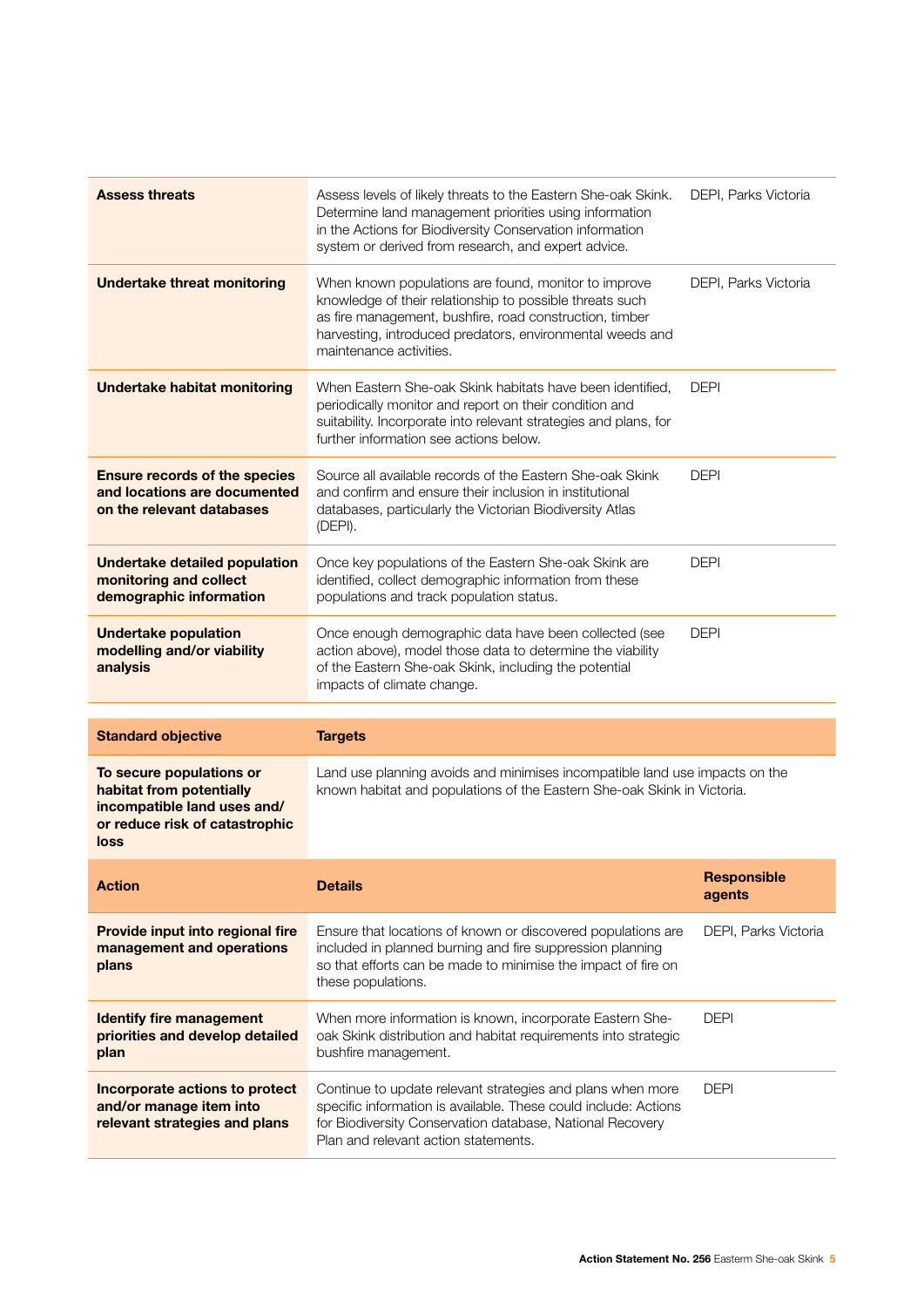| <b>Review and update forestry</b> | A strategic review of biodiversity management in Victoria's  |
|-----------------------------------|--------------------------------------------------------------|
| practice and zoning in State      | forests is underway and may change the way timber            |
| Forest                            | harvesting and threatened species are managed in the future. |

DEPI

| <b>Standard objective</b>                                                           | <b>Targets</b>                                                                                                                                                                                                                                                                                                                                                                                                                                                       |                                                      |
|-------------------------------------------------------------------------------------|----------------------------------------------------------------------------------------------------------------------------------------------------------------------------------------------------------------------------------------------------------------------------------------------------------------------------------------------------------------------------------------------------------------------------------------------------------------------|------------------------------------------------------|
| To maintain or improve<br>condition of habitat and<br>reduce threats to populations | Introduced predators and weeds reduced to a level that allows population increase in<br>Eastern She-oak Skink.                                                                                                                                                                                                                                                                                                                                                       |                                                      |
| <b>Action</b>                                                                       | <b>Details</b>                                                                                                                                                                                                                                                                                                                                                                                                                                                       | <b>Responsible</b><br>agents                         |
| <b>Control introduced animals</b>                                                   | Continue existing or undertake new control measures in key<br>locations, including baiting of foxes and cats.                                                                                                                                                                                                                                                                                                                                                        | DEPI, Parks<br>Victoria                              |
|                                                                                     |                                                                                                                                                                                                                                                                                                                                                                                                                                                                      |                                                      |
| <b>Standard objective</b>                                                           | <b>Targets</b>                                                                                                                                                                                                                                                                                                                                                                                                                                                       |                                                      |
| To maintain or increase<br>community awareness and<br>support                       | Participation in community programs and activities such as government-supported<br>conservation and land management programs, field days and survey and monitoring<br>increased so that the community understands and supports conservation measures<br>undertaken for the Eastern She-oak Skink.                                                                                                                                                                    |                                                      |
| <b>Action</b>                                                                       | <b>Details</b>                                                                                                                                                                                                                                                                                                                                                                                                                                                       | <b>Responsible</b><br>agents                         |
| <b>Involve community groups</b><br>and volunteers in recovery<br><b>activities</b>  | Incorporate the Eastern She-oak Skink 'story' into<br>community field days and encourage the participation of<br>interested stakeholders or individuals in extension activities.<br>The submission of new records or records confirming existing<br>populations should be encouraged and supported.                                                                                                                                                                  | <b>DEPI</b>                                          |
| <b>Promote awareness of item</b><br>through communication with<br>local community   | Through relevant government-supported conservation and<br>land management programs promote awareness of the<br>Eastern She-oak Skink with the local community. Potential<br>areas to promote the species include the Genoa River,<br>Wallagaraugh River and Wangarabell Creek floodplains, and<br>the Mallacoota area.<br>Parks Victoria rangers should inform park visitors of the rarity,<br>ecology and management requirements of the Eastern She-<br>oak Skink. | DEPI, Parks Victoria<br>East Gippsland<br><b>CMA</b> |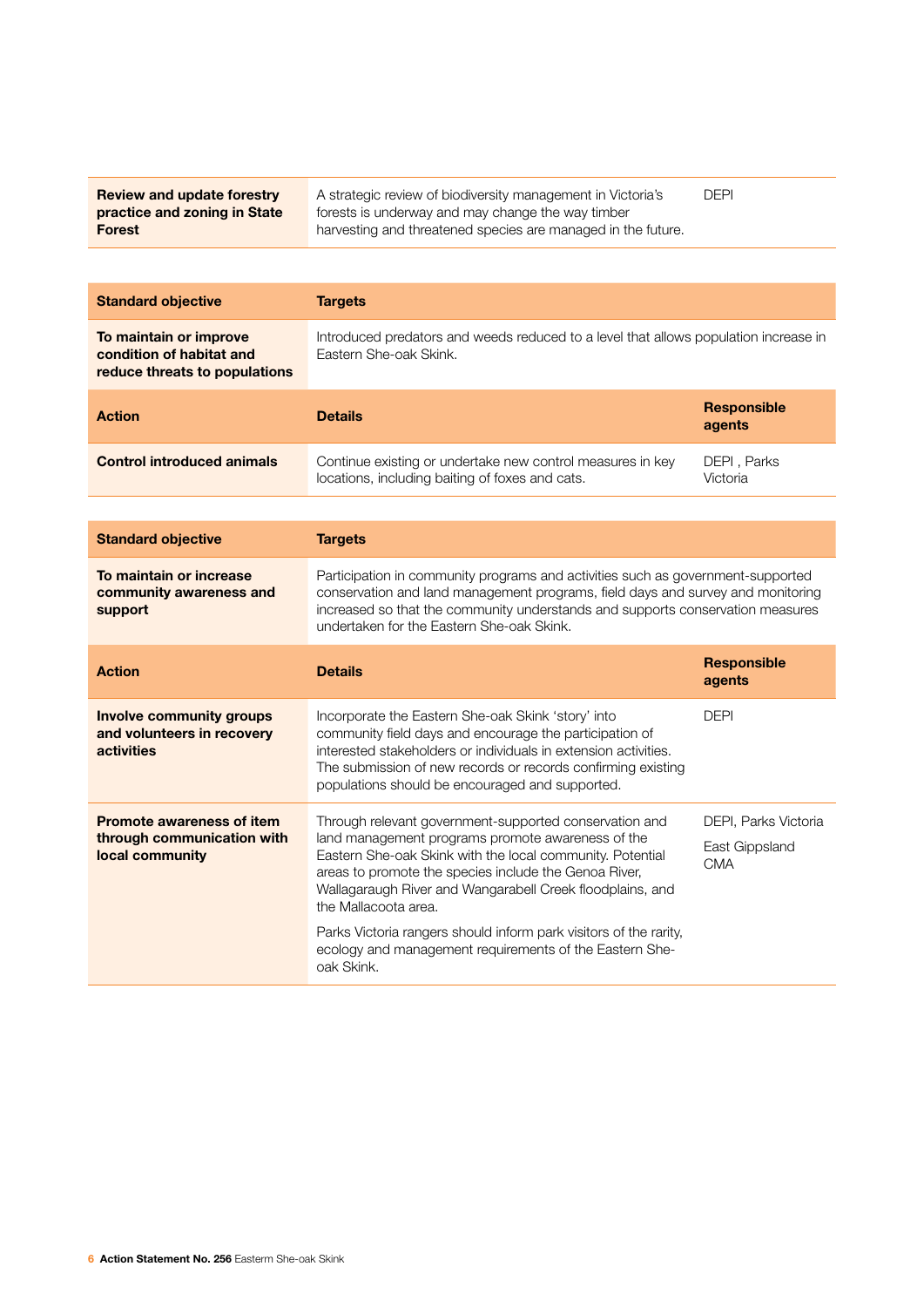#### **References**

- Barratt, D.G., 1998. Predation by house cats, *Felis catus*  (L.), in Canberra, Australia. II. factors affecting the amount of prey caught and estimates of the impact on wildlife. *Wildlife Research* 25, 475-487.
- Brereton, R., Bennett, S., Mansergh, I., 1995. Enhanced greenhouse climate change and its potential effect on selected fauna of south-eastern Australia: A trend analysis. *Biological Conservation* 72, 339-354.
- Brown, G.W., 1991. Ecological feeding analysis of southeastern Australian scincids (Reptilia: *Lacertilia*). Australian *Journal of Zoology* 39, 9-29.

Brown, G.W., Triggs, B.E., 1990. Diets of wild canids and foxes in East Gippsland 1983 - 1987, using predator scat analysis. *Australian Mammalogy* 13, 209-214.

- Cogger, H.G., 2000. *Reptiles and Amphibians of Australia*, Sixth edition edn. Reed New Holland, Sydney.
- DEWHA, 2008. *Threat abatement plan for predation by feral cats*. Department of the Environment Water Heritage and the Arts, Canberra, ACT.
- Department of Environment and Primary Industries (DEPI), 2014. Victorian Biodiversity Atlas, retrieved June 2014. https://vba.dse.vic.gov.au
- Dickman, C.R., 1996. *Overview of the impacts of feral cats on Australian native fauna*. Report for the Australian Nature Conservation Agency. Australian Nature Conservation Agency, Canberra, ACT.
- Greer, A.E., 1989. *The Biology and Evolution of Australian Lizards*. Surrey Beatty & Sons, Chipping Norton.
- Lindenmayer, D.B., Claridge, A.W., Gilmore, A.M., Michael, D., Lindenmayer, B.D., 2002. The ecological roles of logs in Australian forests and the potential impacts of harvesting intensification on log-using biota. *Pacific Conservation Biology* 8, 121-140.
- Lindenmayer, D.B., Wood, J.T., MacGregor, C., Michael, D.R., Cunningham, R.B., Crane, M., Montague-Drake, R., Brown, D., Muntz, R., Driscoll, D.A., 2008. How predictable are reptile responses to wildfire? *Oikos* 117, 1086-1097.
- Lunney, D., Triggs, B., Eby, P., Ashby, E., 1990. Analysis of scats of dogs Canis familiaris and foxes *Vulpes vulpes* (*Canidae, Carnivora*) in coastal forests near Bega, New South Wales. *Wildlife Research* 17, 61-68.
- May, S.A., Norton, T.W., 1996. Influence of fragmentation and disturbance on the potential impact of feral predators on native fauna in Australian forest ecosystems. Wildlife Research 23, 387-400.
- NSW Department of Environment and Heritage, 2012. *Atlas of NSW Wildlife*. DEH, Sydney South, NSW.
- Read, J., Bowen, Z., 2001. Population dynamics, diet and aspects of the biology of feral cats and foxes in arid South Australia. *Wildlife Research* 28, 195-203.
- Sass, S. *Blueys in the bush: Short notes on the distribution and habitat of Tiliqua and Cyclodomorphus in New South Wales*, viewed 1 Novemer 2013 < http:// bluetongueskinks.net/wild/wild\_bts.pdf>.
- Schulz, M., Magarey, E., 2012. Vertebrate fauna: a survey of Australia's oldest national park and adjoining reserves. *Proceedings of the Linnean Society of New South Wales*  134, B215-B247.
- Shea, G., 2004. Sheoak skinks (*Cyclodomorphus casuarinae* complex), In *Blue-tongued skinks: Contributions to Tiliqua and Cyclodomorphus*. eds R. Hitz, G. Shea, A. Hauschild, K. Henle, H. Werning. Matthias Schmidt Publications, USA.
- Shea, G.M., 1995. A taxonomic revision of the *Cyclodomorphus casuarinae* complex (*Squamata: Scincidae*). *Records of the Australian Museum* 47, 83- 115.
- Shine, R., Koenig, J., 2001. Snakes in the garden: an analysis of reptiles "rescued" by community-based wildlife carers. *Biological Conservation* 102, 271-283.
- Sinervo, B., Méndez-de-la-Cruz, F., Miles, D.B., Heulin, B., Bastiaans, E., Villagrán-Santa Cruz, M., Lara-Resendiz, R., Martínez-Méndez, N., Calderón-Espinosa, M.L., Meza-Lázaro, R.N., Gadsden, H., Avila, L.J., Morando, M., De la Riva, I.J., Sepulveda, P.V., Rocha, C.F.D., Ibargüengoytía, N., Puntriano, C.A., Massot, M., Lepetz, V., Oksanen, T.A., Chapple, D.G., Bauer, A.M., Branch, W.R., Clobert, J., Sites, J.W., 2010. Erosion of lizard diversity by climate change and altered thermal niches. *Science* 328, 894- 899.
- Triggs, B., Brunner, H., Cullen, J., 1984. The food of fox, dog and cat in Croajingalong National Park, south-eastern Victoria. *Wildlife Research* 11, 491-499.
- Victorian Department of Sustainability and Environment, 2013. Advisory List of Threatened Vertebrate Fauna in Victoria - 2013. Department of Sustainability and Environment, East Melbourne, Victoria.
- Wells, R.W., 2007. Some taxonomic and nomenclatural considerations on the Class Reptilia in Australia. The genus *Cyclodomorphus* Fitzinger, 1843 with a new interpretation of the Cyclodomorphus branchialis speciesgroup. *Australian Biodiversity Record* 2007, 1-23.
- Wells, R.W., Wellington, C.R., 1985. A classification of the amphibia and reptilia of Australia. Australian Journal of Herpetology Supplementary Series 1, 1-61.
- Wilson, S., Swan, G., 2013. *A complete guide to reptiles of Australia*. Fourth edition. New Holland Publishers, London, UK.